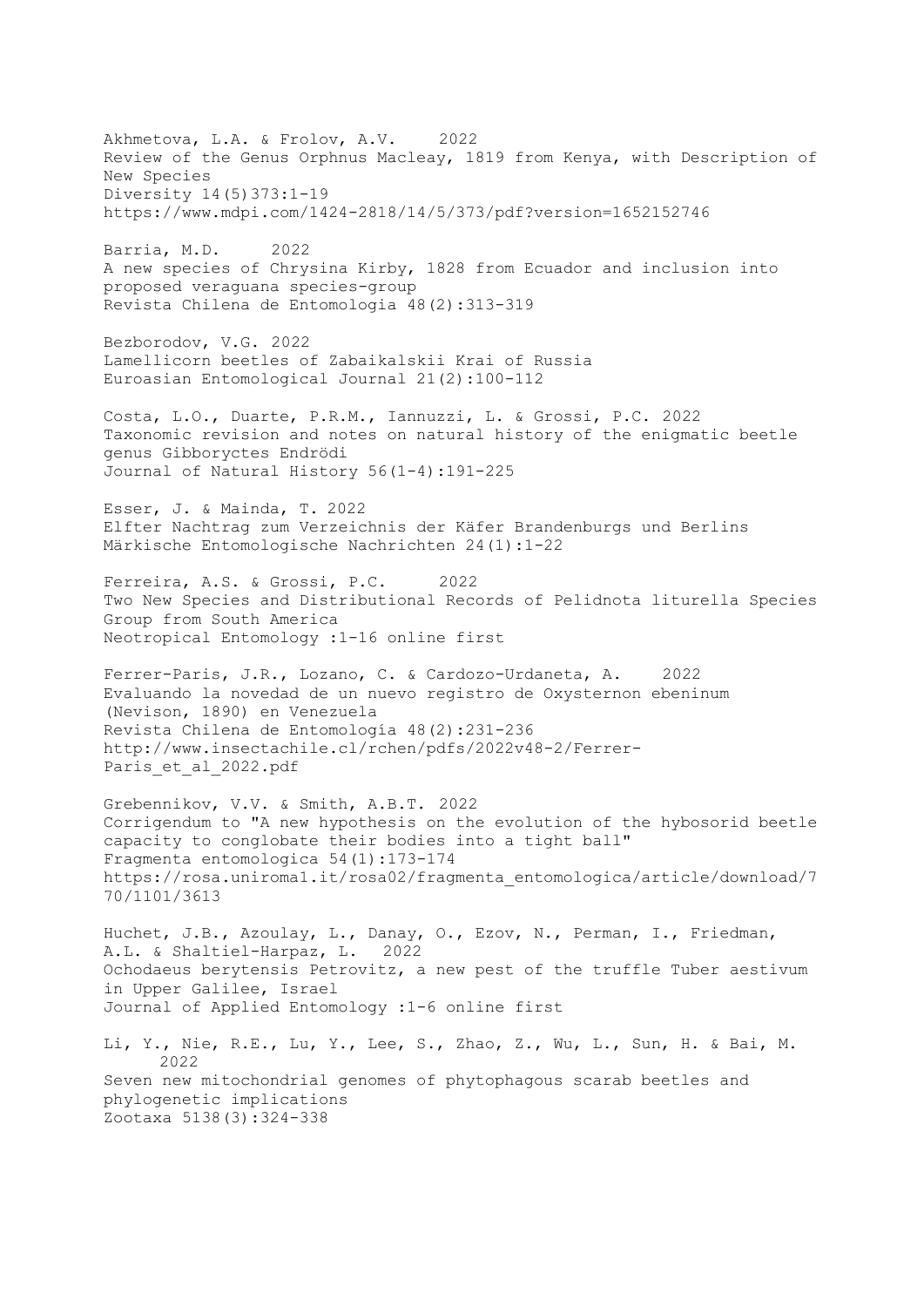Martínez, I.M., Dellacasa, M., Lumaret, J.P. & Dellacasa, G. 2022 Phenology and reproductive cycles in Mexican aphodiine dung beetles Annales de la Société entomologique de France (N.S.) 58(2):173-185 Mondaca, J. 2022 Lectotype designation, redescription, and synonymy of Homonyx cupreus Guérin-Méneville, 1839 Zootaxa 5133(3):407-412 Mondaca, J. & Rothmann, S. 2022 First record of Ancognatha erythrodera (Blanchard, 1846) in the altiplano of Chile Insecta Mundi 936:1-4 https://centerforsystematicentomology.org/insectamundi/0936\_MondacaandRot hmann\_2022.pdf Montreuil, O. & Viljanen, H. 2022 Révision du genre Epilissus Dejean, 1836 Annales de la Société entomologique de France 58(2):117-154t Pacheco, T.L., Monné, M.J., Vaz-de-Mello, F.Z. & Ahrens, D. 2022 First non-feeding Sericini beetles: new genus from Amazonia and phylogenetic position Organisms Diversity & Evolution :1-16 Online first Perissinotto, R. 2022 Review of the genera Elaphinis and Parelaphinis with description of three new species from South Africa Acta Entomologica Musei Nationalis Pragae 62(1):35-55 https://www.aemnp.eu/data/article-1909/1948-62\_1\_35.pdf Ranasinghe, S., Eberle, J., Athukorala, N., Benjamin, S.O. & Ahrens, D. 2022 New species of Sericini from Sri Lanka. Part II European Journal of Taxonomy 821:57-101 https://europeanjournaloftaxonomy.eu/index.php/ejt/article/view/1799/6879 Ranasinghe, U.G.S.L., Eberle, J., Thormann, J., Bohacz, C., Benjamin, S.P. & Ahrens, D.2022 Multiple species delimitation approaches with COI barcodes poorly fit each other and morphospecies –An integrative taxonomy case of Sri Lankan Sericini chafers Ecology and Evolution 12(e8942):1-15 Ricchiardi, E., Lu, Y., Li, S. & Bai, M. 2022 Notes on Paratrichius Janson, 1881 inhabiting Hainan Island, with description of a new species and the definition of two new junior synonyms Fragmenta Entomologica 54(1):133-142 https://rosa.uniroma1.it/rosa02/fragmenta\_entomologica/article/download/7 16/1120/3654 Rössner, E. 2022 Faunistisch interessante Nachweise von Blatthornkäfern aus dem Nahen und Mittleren Osten Entomologische Nachrichten und Berichte 66(1):13-18